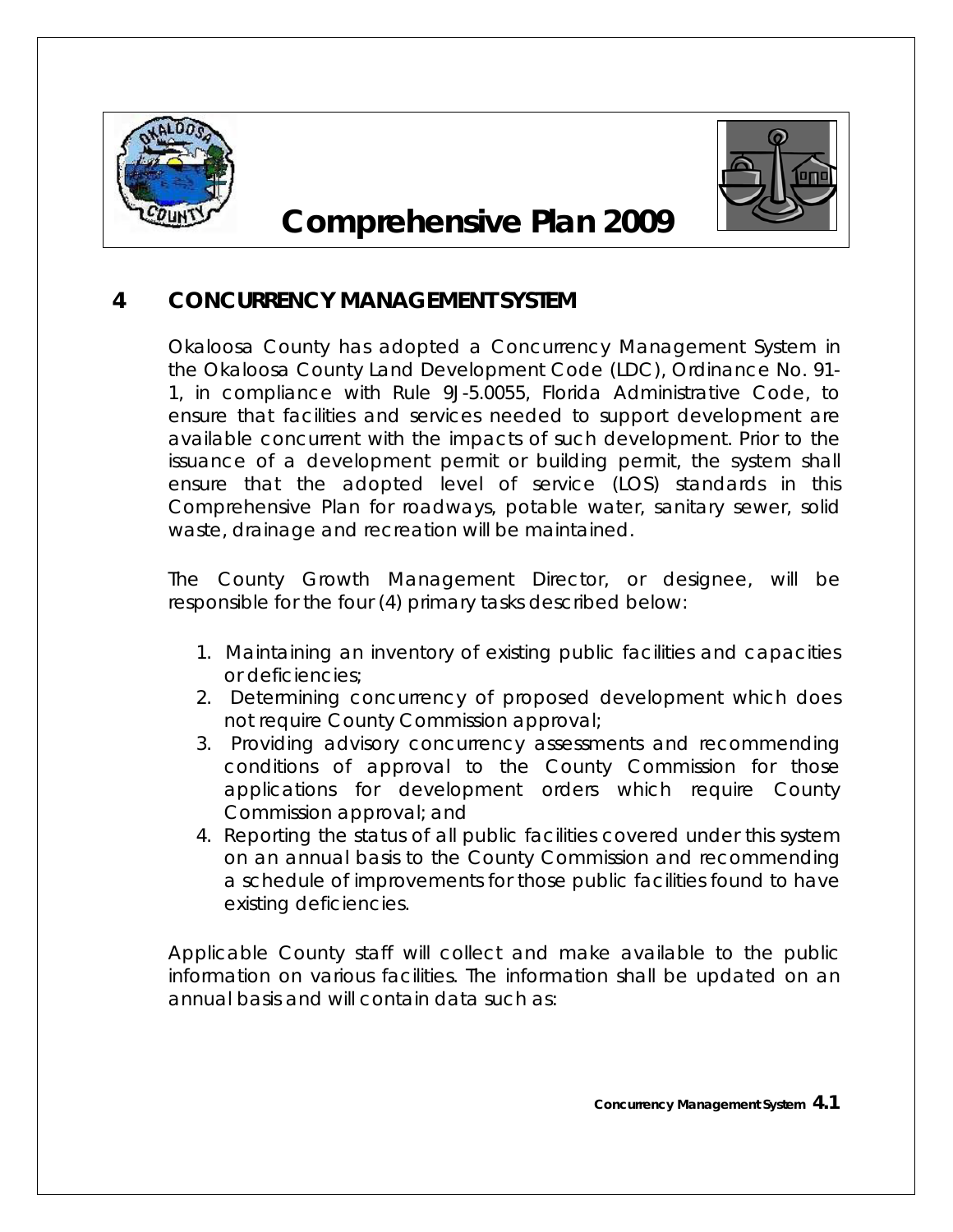# • *Roadways*

Design capacity for roadways and roadway types based on FDOT Generalized Tables;

Existing and adopted levels of service standards for major state and county arterial and collector roadways

Programmed improvements to be made to the roadway system in the current year by the County and improvements to be made to the roadway system by the private sector.

# • *Wastewater and Potable Water Facilities*

Design capacity of wastewater and potable water facilities Identification of any deficiencies Existing and adopted levels of service standards for potable water and wastewater systems Programmed improvements to the facilities either by the County or the private sector

#### • *Solid Waste Facilities*

Design capacity for solid waste facilities including transfer stations and landfills Existing and adopted levels of service standards for solid waste **facilities** Identification of deficiencies

#### • *Stormwater Management Facilities*

Existing and adopted level of service standards for stormwater management systems

#### • *Recreation and Open Space*

Existing and proposed provisions of recreation and open space facilities by the County or the private sector

It should be noted that this is not an all-inclusive list of guidelines for use in the concurrency management system.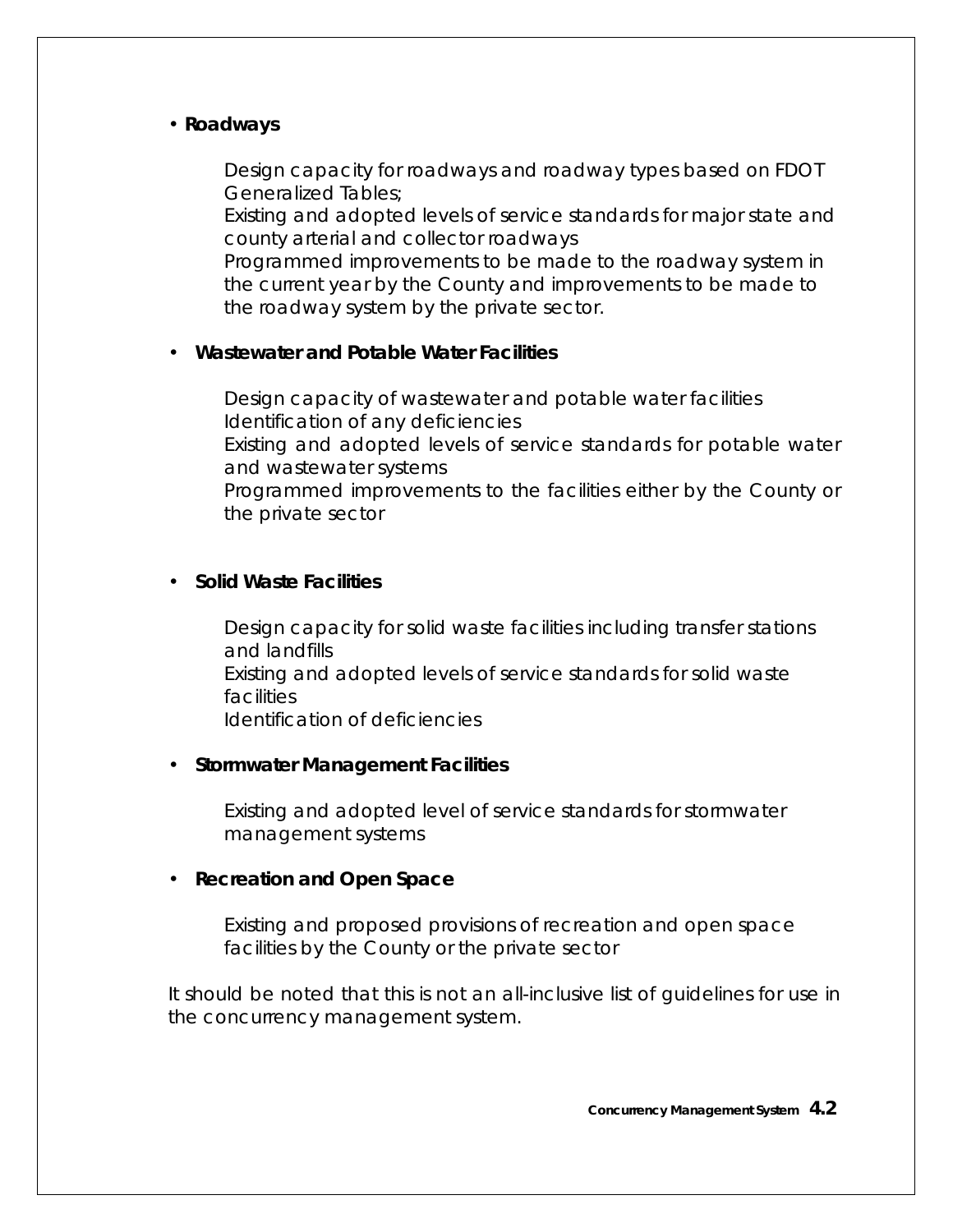# **Coordination**

The County will coordinate establishing level of service standards for the abovenamed facilities with state, regional or local entities having operational and maintenance responsibility for such facilities in accordance with Rule 9J-5.015(3)(b)3, Florida Administrative Code.

## **Consistency with Comprehensive Plan**

No development activity shall be approved unless it is found that the development is consistent with the Comprehensive Plan and that the provision of the public facilities enumerated above will be available at prescribed levels of service concurrent with the impact of the development on these facilities.

# **MINIMUM REQUIREMENTS**

As a minimum, the concurrency management system will ensure that one of the following standards will be met to satisfy the concurrency requirement:

- 1. The necessary facilities and services are in place at the time a development permit is issued; or
- 2. A development permit is issued subject to the conditions that the necessary facilities and services will be in place when the impacts of the development occur, or
- 3. The necessary facilities are in place or under construction at the time a development permit is issued, or in the first 3 years after issuance of a development order as provided in the adopted five-year schedule of capital improvements or included in the first 3 years of the adopted FDOT five-year work program of the CIE or TIP, or an agreement is made between the County and property owner to construct improvements; or
- 4. The necessary facilities and services are the subject of a binding executed contract for the construction of the facilities or the provision of services at the time the development permit is issued; or (Note: This provision only relates to parks and recreation facilities and roads. The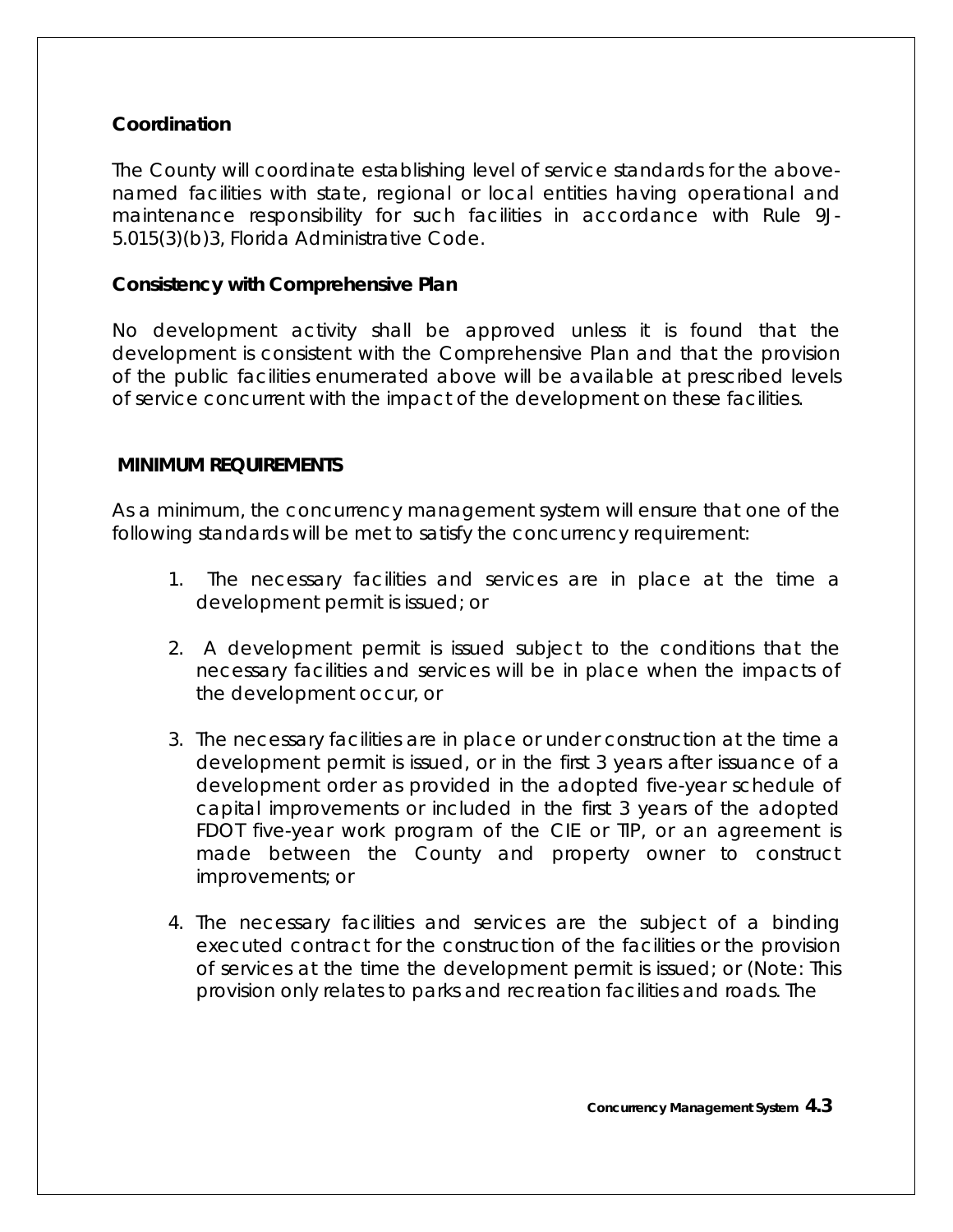LDC includes a requirement that the provision of construction of the facility or service must commence within one (1) year of the issuance of the Development Order or Permit.)

- 5. The necessary facilities and services are guaranteed in an enforceable development agreement. An enforceable development agreement may include, but is not limited to, development agreements pursuant to Section 163.3220, Florida Statutes, or an agreement or development order issued pursuant to Chapter 380, Florida Statutes, to be in place or under actual construction not more than three years after issuance of a development order; or (Any such agreement shall include provisions pursuant to paragraphs 1, 2 or 3 above).
- 6. For the purpose of development order or permit, a proposed development may be deemed to have a de minimis impact and may not be subject to the concurrency requirements of Rules 9J-5.00555(3)(c)1,-4, only if all of the following conditions are met:
	- a. The development proposal is for an increase in density or intensity of less than or equal to twice the density or intensity of the existing development of a vacant parcel of land, at a residential density of less than four dwelling units per acre, or, for nonresidential uses, at an intensity of less than 0.1 floor area ratio. Isolated vacant lots in predominantly built residential areas where construction of a single family house would be the most suitable use, may be developed for single family residential under the de minimis exception even if smaller than one quarter acre in size.
	- b. The transportation impact of the proposed development alone does not exceed 0.1 percent of the maximum service volume at the adopted level of service standard for the peak hour of the affected transportation facility.
	- c. The cumulative total transportation impact from the de minimis exemptions does not exceed three percent of the maximum service volume at the adopted level of service standard of the affected transportation facility if the facility does not meet the minimum level of service standard.